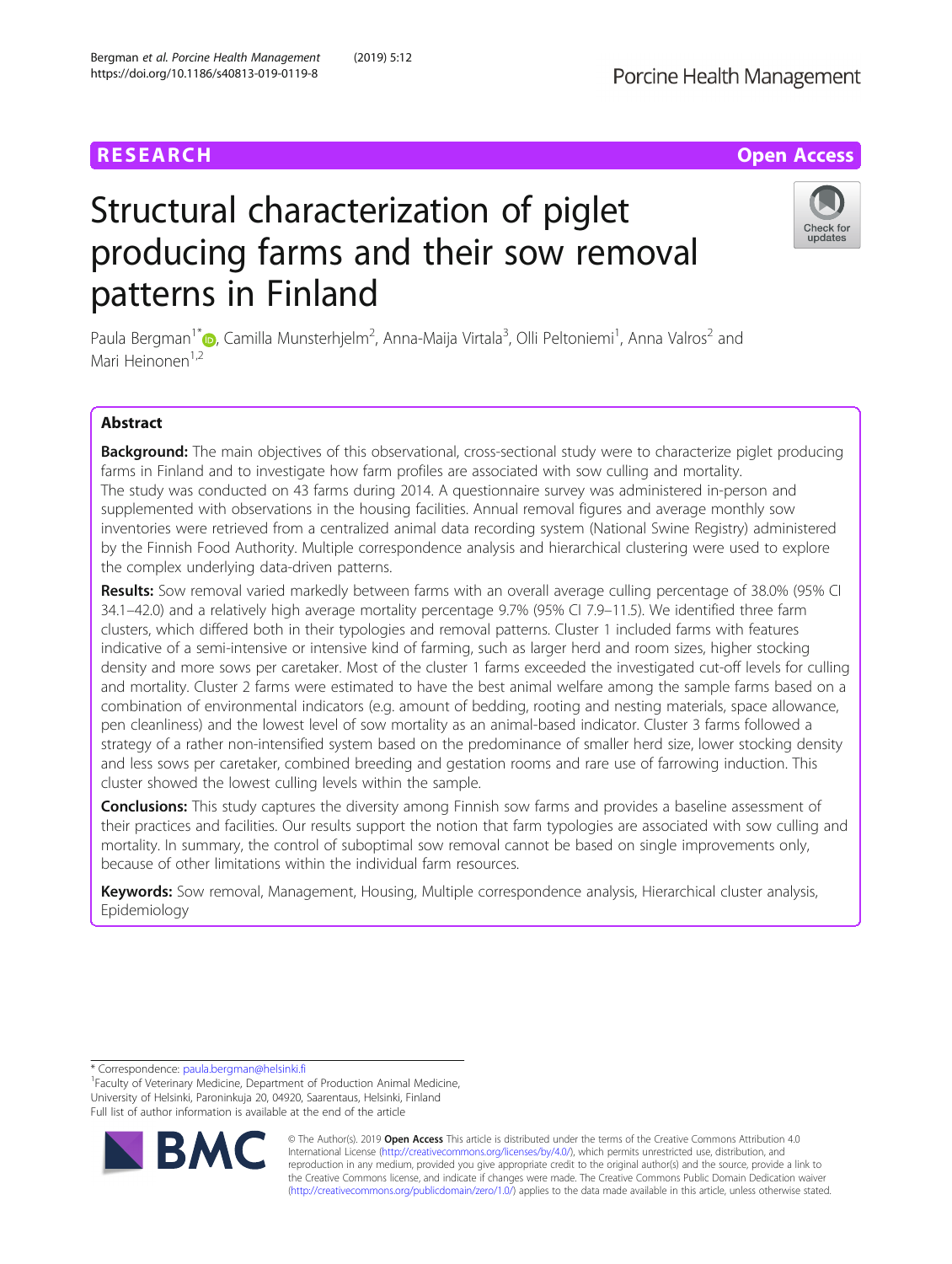# Introduction

The relationship between a sow's reproductive performance and longevity is widely demonstrated in the literature [\[1](#page-12-0)–[4](#page-12-0)]. However, sow longevity at herd-level continues to be unsatisfactorily addressed. Herd-level factors can modify sow-level outcomes independently of the sow's characteristics. In order to understand and control sow removal it is necessary to be familiar with its multidimensional nature, in which deficits in one of the factors can be compensated for by better abilities in the others, and vice versa.

Farms within and between countries differ in their housing, gilt management, genetics, herd health status, feeding practices, human-animal handling and caretaker skills, perceptions, replacement strategies and overall production circumstances [\[5](#page-12-0), [6\]](#page-12-0). Due to the great number of differences between sow housing systems and management any problems become difficult to determine and control [[5](#page-12-0), [7\]](#page-12-0). To date, conditions and management practices within farms have mainly been included as separate effects in studies either on the risk factors for the main causes of premature removal or quantifying the direct risks for a sow to exit the herd [[8](#page-12-0)–[11\]](#page-12-0) . Careful classification of farms might contribute more efficiently to understanding mechanisms in suboptimal sow removal than the single predictor approach that has dominated past epidemiological research.

Nevertheless, the multitude of current features of animal husbandry has not been extensively described in the literature. European Livestock Farming Systems (LSF) research has put emphasis on increasing knowledge about the diversity of the farming systems [\[12](#page-12-0)]. However, the knowledge gap has remained: Stalder et al. [[13](#page-12-0)] called attention to more appropriate evaluation of current sow longevity taking the complexity of the phenomenon including the impact of farm into account. In line with this, Engblom [[14](#page-12-0)] also concluded in 2008 that there is still a need for further research investigating the effects of management and different housing systems on sow longevity. In general, the lack of sufficient data available on the whole range of farm typologies for agricultural system and livestock environmental impact models, their evaluation, development and application to most closely match the conditions of specific farms remains a major limitation, too [\[15](#page-12-0), [16\]](#page-12-0). The interest in assessing animal welfare from a multifactorial point of view and farms as a whole has markedly increased during the last two decades [[17\]](#page-12-0). However, the challenges related to the heterogeneity of farms have also been recognized in overall guidelines such as those published by EFSA [\[18](#page-12-0)].

The OIE (2004) has raised concern on the welfare implications of modern farming. Society's awareness of the effects of intensive livestock systems is changing aims of research towards sustainability [[19\]](#page-12-0) and animal well-being instead of increased productivity [\[20](#page-12-0), [21](#page-12-0)]. Sow longevity at herd-level is not only a key trait in improving farm profitability but is also associated with overall animal well-being and socio-cultural acceptance of farming [\[22](#page-12-0)–[24](#page-12-0)]. Especially involuntary culling for impaired health and on-farm mortality raise welfare issues [[6,](#page-12-0) [25](#page-12-0)]. Morbidity and mortality are indicators of insufficient freedom from pain, injury or disease, and thus are useful animal-based tools in assessing welfare [[17,](#page-12-0) [25](#page-12-0)]. In addition, there is increased awareness of the interactions between animal welfare and farmer wellbeing [[26](#page-12-0), [27\]](#page-12-0).

The primary objective of this observational study was to assess the multifactorial nature of sow farms and identify groups with similar management practices and housing conditions, i.e. "farm profiles" based on data collected through farm visits using multiple correspondence and cluster analyses. The second objective was to provide baseline estimates for sow culling and mortality derived from a centralized animal data recording system (National Swine Registry) and investigate the relationships between sow removal and farm descriptors.

# Materials and methods

# Selection of farms

Details on the recruitment and selection of the study farms are given in Heinonen et al. [\[28](#page-12-0)]. Shortly, the study was originally designed to represent Finnish piglet production. All piglet producing farms operated for primary income were eligible to voluntarily participate. After an extensive publicity campaign 43 farms were visited either after having volunteered on their own initiative ( $n = 12$ ) or been contacted by telephone and being convenience sampled ( $n = 31$ ). The final sample encompassed a diversity of farm types including family-managed and farms run jointly by several farmers. They were scattered across Finland apart from Lapland having no piglet production.

#### Farm data collection

All farms were visited between February and October 2014 by the first author. The assessment involved two main parts: a face to face interview and detailed farm observations. Each farm visit lasted for an entire day.

A questionnaire was designed to structure the interview. It was in Finnish and encompassed predominantly closed questions or semi-closed ones investigating e.g. farm specific characteristics, biosecurity, health care and production phase specific management. The questions were piloted for clarity, but no validity or repeatability testing could be done due to the limited number of volunteering participants and strict timing. The farm interview was made with the head of the staff on five and the owner on 38 farms and completed in 2 to 6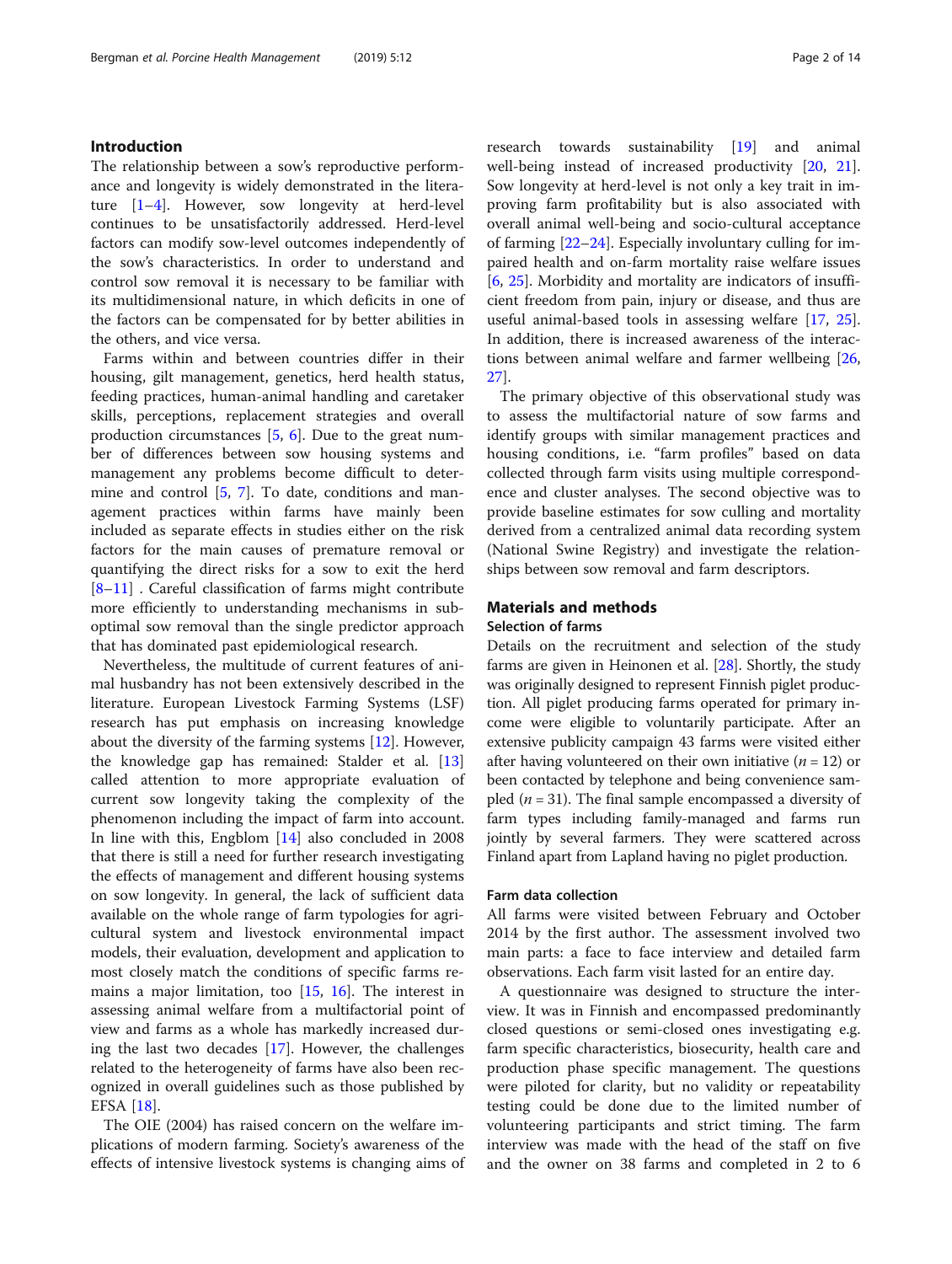hours. After the interview, each production unit (breeding, gestation, farrowing) was monitored according to a detailed checklist.

The combined results constitute the data set of the present work. The full questionnaire and the checklist for production facilities are available upon request from the corresponding author.

#### Removal data

Registration of pigs is regulated both by Finnish and EU legislation [[29\]](#page-12-0). Each producer reports the monthly animal inventories and their changes three times a year to the National Swine Registry administered by the Finnish Food Authority. All study farms consented to have their removal data analyzed. For each herd, the annual culling and mortality percentages were calculated as the total number of animals sent to slaughter or died on-farm (euthanasia or unassisted death) divided by the average of monthly sow inventories. The overall removal percentage was defined as the summation of the culling and mortality percentages. Total numbers were collected from January through December 2014 for all except for one farm, for which data only until July were considered representative, because of the farmer giving up farming towards the end of the year.

#### Data analysis

Data processing and analysis were carried out using RStudio for R software and its packages FactoMineR and FactoExtra especially dedicated to multivariate exploratory data analysis [[30](#page-12-0)–[33](#page-12-0)].

Variables lacking information, presenting too little or too much variability or not supplying relevant information for the purposes of this study were removed from the generated data set.

#### Multiple correspondence analysis (MCA)

Multiple correspondence analysis (MCA) is the multivariable extension of correspondence analysis (CA). It works effectively for large data matrices comprised of any types of categorical variables (binary, ordinal or nominal) at the same time and can be used as a preliminary study before modelling, as a pre-processing step or as a main objective in statistical analyses [[34\]](#page-12-0). Its core idea is to provide graphical outputs to uncover variable relationships which would otherwise not be detected through pairwise analyses, yielding a simplification of complex data as a small number of perpendicular di-mensions, i.e. axes, variables or components [\[35](#page-13-0)]. Two-dimensional displays summarize the proximities between the subjects and locate the variable categories at the centers of the group of subjects that belong to that particular category [\[36](#page-13-0)]. Subjects with many frequent variable categories are located near the origin of

the dimensions. On the contrary, the further a subject lies from the origin, the greater the deviation is from the expected, or the sample average pattern [[35,](#page-13-0) [36\]](#page-13-0).

## Variable selection

Continuous variables were categorized using the overall median values or what seemed most discriminating or yielded an appropriate number of items in each category. Due to the large number of variables, selection was necessary before performing further analyses. To identify the most representative variables a previously reported stepwise strategy [\[37\]](#page-13-0) was followed as shown in Fig. [1](#page-3-0). In the first step, seven blocks of variables were presented separately to the MCA. In MCA the squared cosine can be interpreted as a measure of the quality of a variable category [\[32](#page-12-0)]. Thus, the  $cos^2$ -criterion  $(cos^2 > 0.2)$  was used to select representative variables in each of the pre-processing step. Some variables considered important in discriminating the farms, were maintained even when not meeting the cos<sup>2</sup>-criterion in the first round.

After carrying out the stepwise analyses the remaining variables were merged, MCA was repeated, and confidence ellipses were used to identify the discriminating variable categories through graphical examination [\[32](#page-12-0)]. After having merged the overlapping categories using the ellipses, MCA was repeated, and the cos<sup>2</sup>-criterion was applied twice to further focus the analyses. The variables finally selected, i.e. the most informative ones on the basis of their considered contribution in characterizing the farms, are presented in Table [1](#page-4-0) with detailed information.

#### Supplementary variables

Supplementary variables do not intervene in the MCA construction. They can be added on the graph to provide visualization of their distribution along the dimensions [[35\]](#page-13-0). In order to see how different levels of culling and mortality relate to the farm descriptors and to identify potential clinically relevant cut-off points, we dichotomized both continuous figures using different threshold values. The final transformations 5% (M\_5), median  $(M_{\text{med}})$  and 15%  $(M_{\text{th}})$  for mortality and 30%  $(C_{\text{th}})$ , median (C\_med) and 50% (C\_50) for culling as well as farm type were added to the analysis as supplementary variables.

#### Hierarchical cluster analysis (HCA)

In addition to exploring the data and the removal patterns visually, MCA was also used as a pre-processing step for classification purposes. A hierarchical cluster analysis was carried out on the MCA solution in order to sort subjects into clusters based on the level of similarity within and between members of different clusters aiming at the least within-cluster inertia, i.e.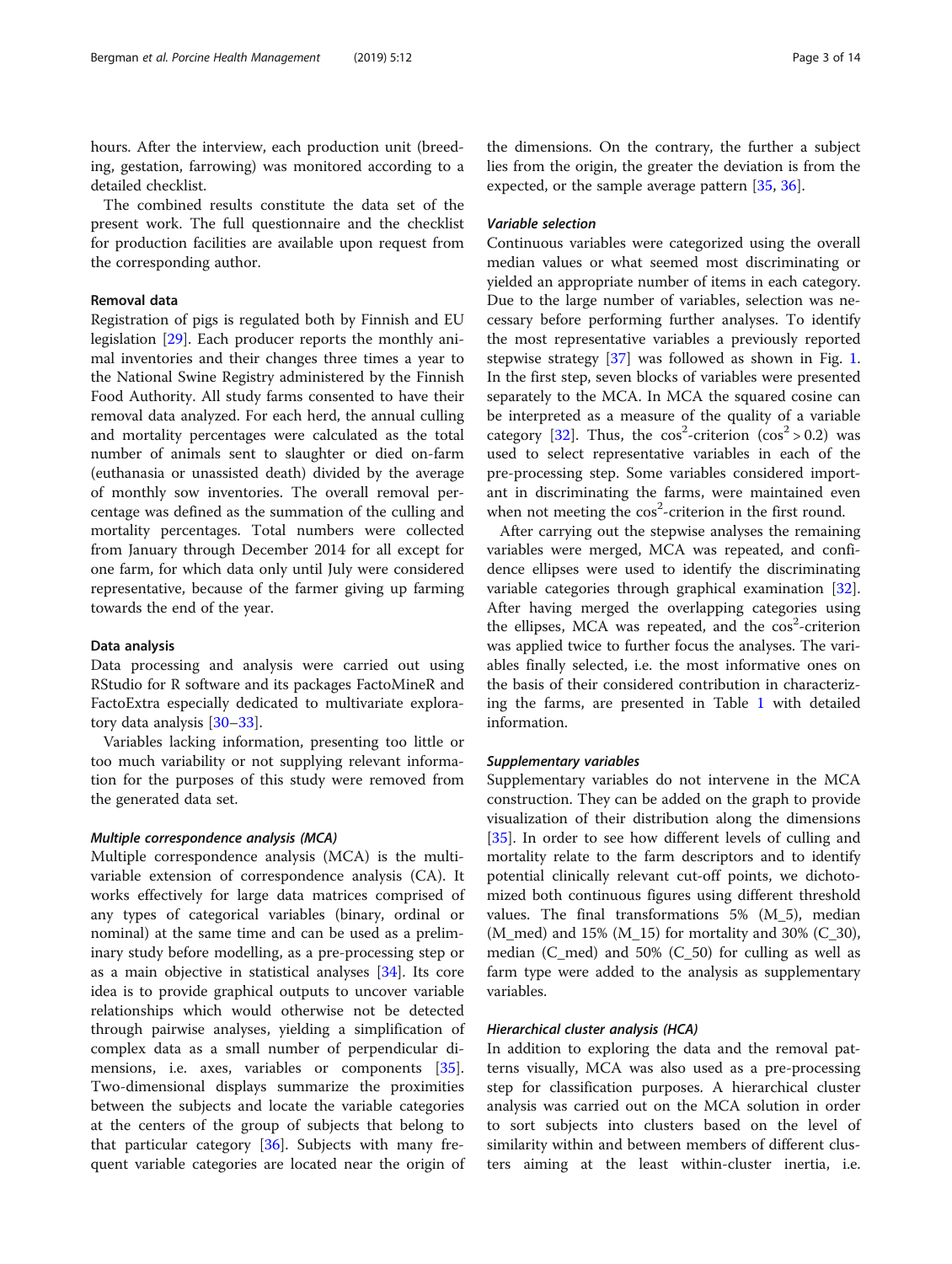<span id="page-3-0"></span>

variance, and the greatest between them [[34,](#page-12-0) [35](#page-13-0)]. The characterization of each cluster was tested by comparing variable distributions (hypergeometric test) to identify which sub-categories were over-represented or underrepresented in the sample [[34\]](#page-12-0).

# Results

The final data included 22 farrow-to-feeder and 21 farrow-to-finish farms. Altogether, the sample farms housed 18,378 sows, which represented a 16% coverage of the national sow inventory including 115,135 sows in 2014. The lower farm/herd size quartile had less than 103 and the upper one more than 685 sows. These data-driven levels were used to describe the study farms as smaller, intermediate and larger in herd size. Compared with the national average in 2014, larger herd sizes were over-represented in the study sample: the average herd size of the study farms was 263 and the median was 427, whereas the average across all the Finnish farms was 72 and the median was 151 sows.

## Multiple correspondence analysis (MCA)

The first two dimensions of the final MCA of the farms accounted for 31.4% of the dispersion of the data, i.e. variance or inertia. Figure [2](#page-5-0) presents the MCA solution for the variable categories. Only the most informative

variables to characterize the farms identified using the stepwise procedure are included (Fig. 1, Table [1\)](#page-4-0).

The first dimension accounted for 20.5% of the variance and was best described by the number of sows per caretaker and herd size. In addition, the variables capturing information about the flooring, the use of bedding material and room size in the breeding unit, the type of flooring, the use of bedding and nesting materials in the farrowing unit, and the use of bedding material in the gestation unit and space allowance described the first dimension.

The most characteristic variables of the second dimension accounting for 10.9% of the variance were mainly related to gestation unit: use of bedding and rooting materials, manure management, group size and flooring. In addition, the use of farrowing induction contributed to the description of this dimension 2.

The categorized removal figures are plotted on the MCA solution as supplementary variables and can be interpreted by their co-location with the farm descriptors (Fig. [2\)](#page-5-0). The variables representing culling percentages below the median or 30% are located in the lower right quadrant, whereas the ones above 30%, the median and 50% are all located in the upper left quadrant. The coordinates of the variables representing the increasing levels of mortality shift progressively from the positive to the negative side of the first dimension.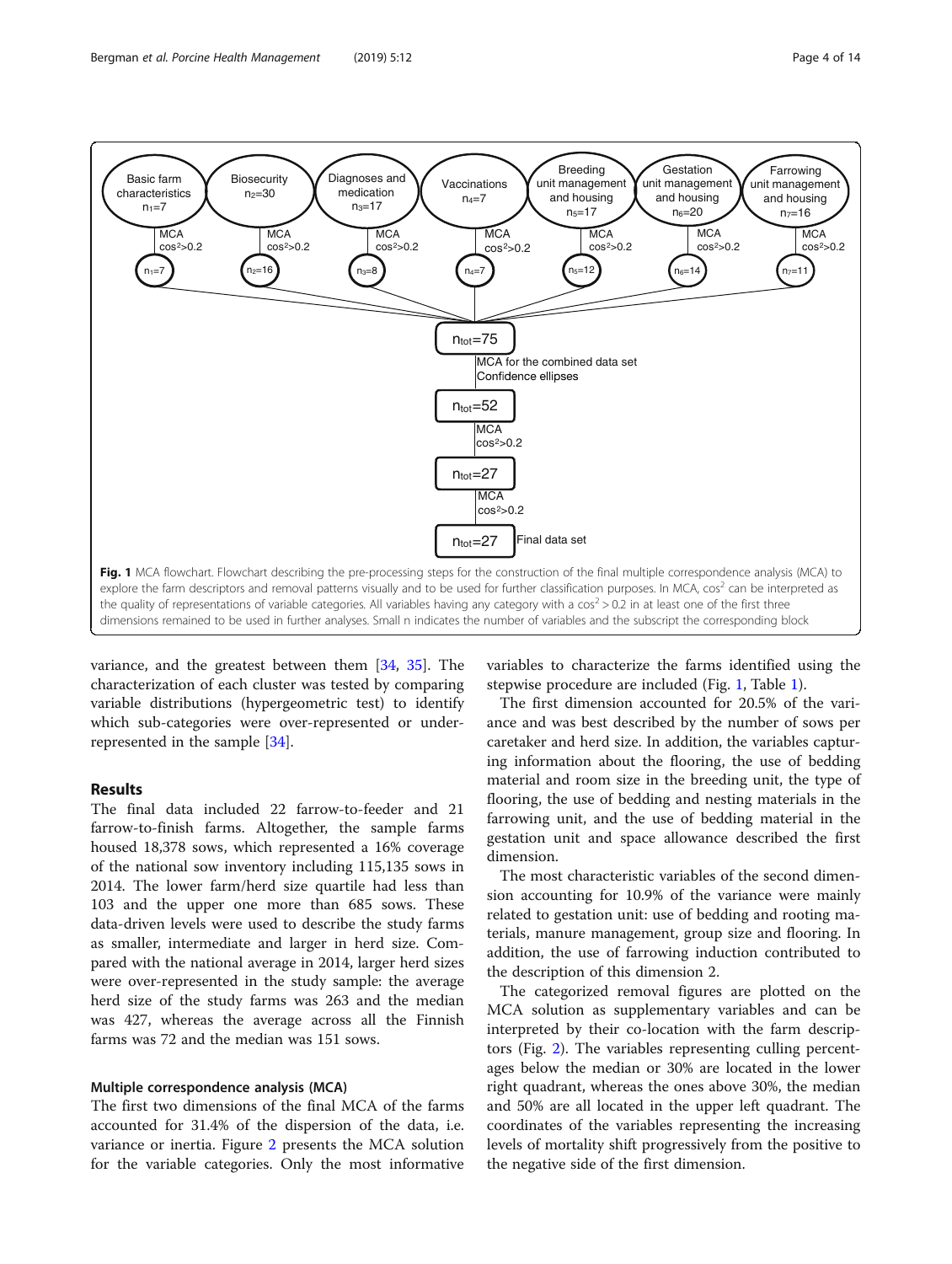| Variable<br>code            | Description ("category")                                                                                                                                                                                                                                                                                                                                                                                                                                                                                                                                                                                                                                                                        |
|-----------------------------|-------------------------------------------------------------------------------------------------------------------------------------------------------------------------------------------------------------------------------------------------------------------------------------------------------------------------------------------------------------------------------------------------------------------------------------------------------------------------------------------------------------------------------------------------------------------------------------------------------------------------------------------------------------------------------------------------|
| Type                        | Type of production including the breeding and farrowing of sows and thereafter either selling the pigs as feeders or raising pigs to<br>their slaughter weight ("far-feed" = farrow-to-feeder, "far-fin" = farrow-to-finish)                                                                                                                                                                                                                                                                                                                                                                                                                                                                    |
| Herdsize                    | Number of sows based on the 25th and 75th sample percentiles ("Herd<103", "Herd103-635", "Herd >635")                                                                                                                                                                                                                                                                                                                                                                                                                                                                                                                                                                                           |
| Sows/<br>caretaker          | Sows per caretaker-ratio as the number of sows divided by the number of caretakers based on the 25th and 75th sample percentiles<br>("Sows/caretaker <58", "Sows/caretaker =58-147", "Sows/caretaker>147")                                                                                                                                                                                                                                                                                                                                                                                                                                                                                      |
| BR_size                     | Number of sows in the same room in the breeding unit ("BR_size<20", "BR_size20-50", "BR_size >50", "BR_sizeall" = all sows in the<br>same room)                                                                                                                                                                                                                                                                                                                                                                                                                                                                                                                                                 |
| GE_size                     | Number of sows in the same room in the gestation unit based on the 25th and 75th sample percentiles ("GE_size<50",<br>"GE_size50-151", "GE_size>151")                                                                                                                                                                                                                                                                                                                                                                                                                                                                                                                                           |
| GE_group                    | Number of sows in the same group in the gestation unit based on the 50th sample percentile ("GE_group<11", "GE_group>10")                                                                                                                                                                                                                                                                                                                                                                                                                                                                                                                                                                       |
| GE_area                     | Measured area ( $m^2$ ) divided by the number of sows in the gestation unit based on the 50th and 75th sample percentiles ("GE_area<br>< 3", "GE_area3-3.7", "GE_area > 3.7")                                                                                                                                                                                                                                                                                                                                                                                                                                                                                                                   |
| FAR_pen                     | Measured farrowing pen size (m <sup>2</sup> ) categorized based on the 75th sample percentiles ("FAR< 5.26", "FAR> 5.26")                                                                                                                                                                                                                                                                                                                                                                                                                                                                                                                                                                       |
|                             | BR_GE_comb Housing of the weaned and gestating sows in the same room ("no", "yes")                                                                                                                                                                                                                                                                                                                                                                                                                                                                                                                                                                                                              |
| BR_type                     | Type of the feeding system in the breeding unit ("stall_L" = locked stalls, "trough" = pen with trough feeding)                                                                                                                                                                                                                                                                                                                                                                                                                                                                                                                                                                                 |
| GE_type                     | Housing in the gestation unit ("loose" = group housing with electronic transponders, "pen" = pen with trough feeding,<br>"pen_stall" = pen with feeding stalls, "pen_stallL" = pen with lockable feeding stalls)                                                                                                                                                                                                                                                                                                                                                                                                                                                                                |
| FAR_ind                     | Frequency of farrowing induction according to the farmer ("IND_never", "IND_sometimes", "IND_always")                                                                                                                                                                                                                                                                                                                                                                                                                                                                                                                                                                                           |
| FAR_OX                      | Frequency of farrowings where oxytocin is used after the onset of parturition out of 10 farrowings according<br>to the farmer ("OX_0-3/10", "OX_4-7/10", "OX_ > 7/10")                                                                                                                                                                                                                                                                                                                                                                                                                                                                                                                          |
| FAR_AIAO                    | All in all out practice in the farrowing unit ("no", "yes")                                                                                                                                                                                                                                                                                                                                                                                                                                                                                                                                                                                                                                     |
| BR_floor                    | Flooring in the breeding unit ("all solid", "partly_slatted")                                                                                                                                                                                                                                                                                                                                                                                                                                                                                                                                                                                                                                   |
| GE_floor                    | Flooring in the gestation unit ( $\degree$ > 20% slatted", $\degree$ < 20% slatted")                                                                                                                                                                                                                                                                                                                                                                                                                                                                                                                                                                                                            |
| FAR_floor                   | Flooring in the farrowing pen for the sow ("solid", "partly slatted", "all slatted")                                                                                                                                                                                                                                                                                                                                                                                                                                                                                                                                                                                                            |
| BR_m<br>GE_m                | Manure management ("slurry", "dry/mix" = dry or a combination of dry manure management and slurry)                                                                                                                                                                                                                                                                                                                                                                                                                                                                                                                                                                                              |
| BR bed<br>GE_bed<br>FAR_bed | Material added to the pens to absorb liquids and scored according to (1) the amount and (2) the dryness of the material<br>("inadqt" = inadequate, i.e. the bedding material, if at all present, is wet, "some" = mostly dry or almost dry and there is enough<br>to form small piles, "a lot" = mostly dry and there is enough to form large piles)                                                                                                                                                                                                                                                                                                                                            |
| GE_root<br>FAR root         | Enrichment material given to the sows to facilitate manipulative beviour including both bedding-type materials such as straw, hay,<br>peat or newspaper and/or solid objects, such as chains or rope. ("inadqt" = inadequate, i.e. not enough bedding-type material to form<br>small piles, "some" = not enough bedding-type material or solid objects for all sows to manipulate at the same time, "a lot" = enough<br>bedding-type material to allow all sows the possibility to manipulate the material or the objects simultaneously or bedding material<br>scored as "a lot" and considered suitable also for manipulative behaviour (including materials such as peat, straw or sawdust)) |
| FAR_nest                    | Frequency and amount of nesting material use in the farrowing pen according to the farmer ("inadqt" = inadequate, "some", "a lot")                                                                                                                                                                                                                                                                                                                                                                                                                                                                                                                                                              |
| BR<br>GE<br>FAR             | Approximation of the proportion of the lying surface that is wet with old faeces ("cleaner" $\leq$ 10% dirty, "dirtier" > 10% dirty)                                                                                                                                                                                                                                                                                                                                                                                                                                                                                                                                                            |

<span id="page-4-0"></span>Table 1 Variables and variable categories used in the construction of the final multiple correspondence analysis (MCA)

# Hierarchical cluster analysis (HCA)

Based on the decrease in within-group inertia, the hierarchical cluster analysis revealed 3 clusters (Fig. [3\)](#page-6-0). Tables [2](#page-7-0), [3](#page-8-0) and [4](#page-9-0) show the distribution of farm descriptors and Table [5](#page-10-0) of removal in each cluster together with the total farm sample with notations of significant variation. For example, the cluster 3 farms were characterized by being smaller: there were more smaller farms in this cluster than in the others. Altogether 72.7% of the smaller farms belonged to cluster 3 and 88.9% of the farms in cluster 3 were smaller. These percentages are high considering the overall frequency of smaller farms that was 25.6%. The hypergeometric test was significant  $(p < 0.05)$  [[34](#page-12-0)].

The type of production (farrow-to-feeder and farrowto-finish producers), which was not a representative variable in MCA construction, was uniformly distributed in all clusters (Table [2\)](#page-7-0). Herds in cluster 1 were most frequently larger, having more than 635 sows and more sows per caretaker, whereas for cluster 3 farms smaller herds and less sows per caretaker were very common.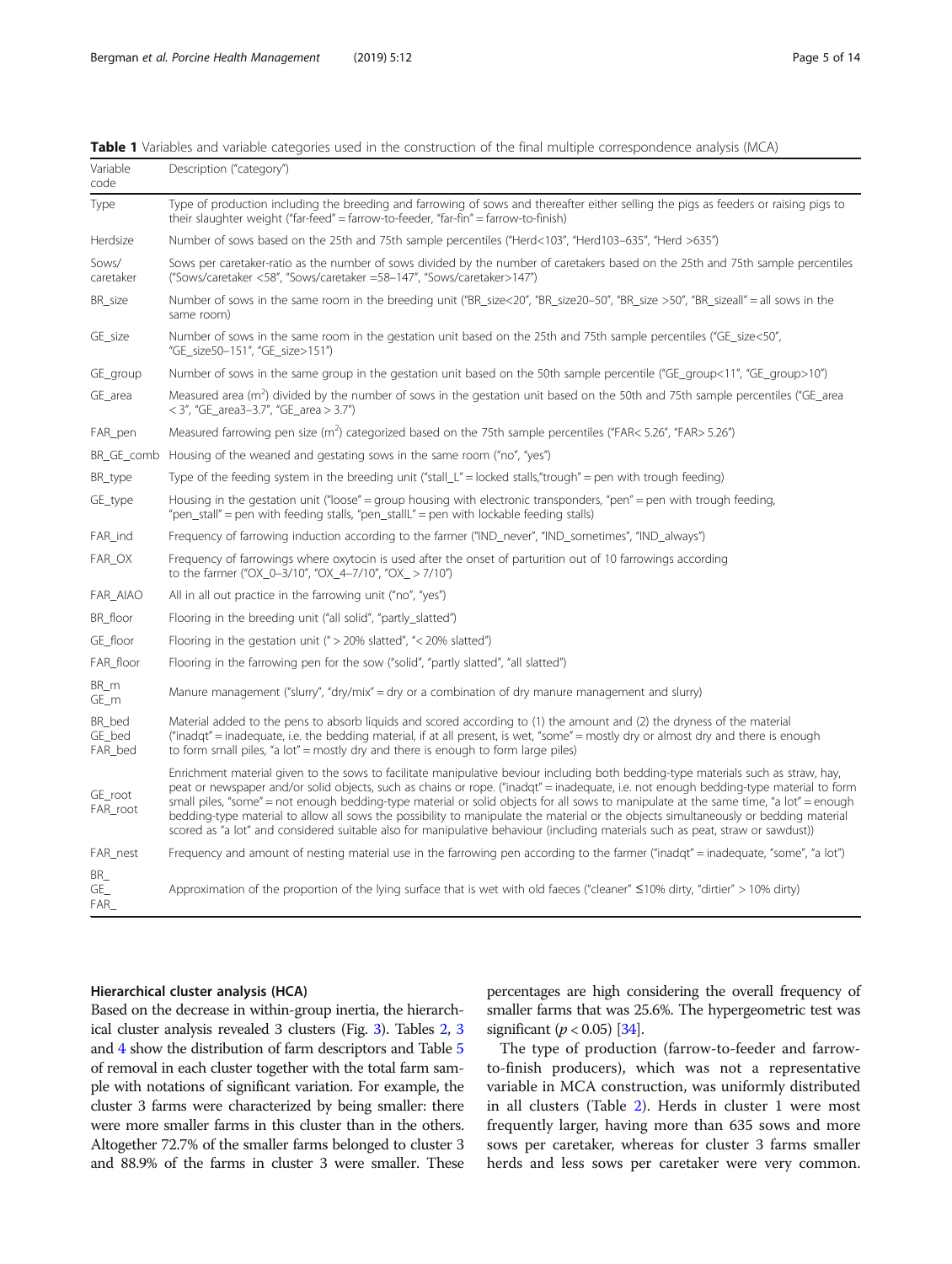<span id="page-5-0"></span>

Cluster 2 did not differ in herd size, but an average number of sows per caretaker was most common compared with the other clusters.

Larger room sizes were mostly favored in cluster 1 farms both in the breeding and gestation units, where also higher stocking density was most common compared with the other clusters. Their sows were also most likely to have smaller farrowing pens. On the contrary, for cluster 3 farms it was most common to keep the gestating sows in rooms smaller than 50 animals as well as in smaller groups in comparison with the other clusters. No statistical associations existed with regard to cluster 2, but it was observed that larger breeding and intermediate gestation unit room sizes and larger gestation sow group sizes were common. However, a very common feature of this cluster was its having the most space allowance in the gestation unit, and more than half of these farms also had larger farrowing pens compared with the farms of the other clusters.

The use of a combined breeding and gestation unit was common in cluster 3 farms, whereas it was hardly ever observed in cluster 1 farms (Table [3\)](#page-8-0). Cluster 1 farms always used locked stalls in the breeding unit, whereas trough feeding was most common in cluster 3 farms. Cluster 2 did not differ significantly from the other two clusters with regard to feeding practices, but similarly the locked stalls were mostly used. The four distinct gestation unit types (group housing with electronic transponders, pens without stalls with trough feeding, pens with stalls and locked stalls) were mainly uniformly distributed, apart from pens without stalls, which were mostly common in cluster 3 farms.

The use of farrowing induction and oxytocin during farrowing were quite uniformly distributed in the clusters 1 and 2. Cluster 3 farms hardly ever used induced parturition.

Variables describing the flooring, manure management and the use of bedding, rooting and nesting materials varied between the clusters (Table [4](#page-9-0)). In cluster 1 farms the floor was never completely solid in either the breeding unit or the farrowing pens. Similarly, in general more than 20% slatted floors in the gestation unit were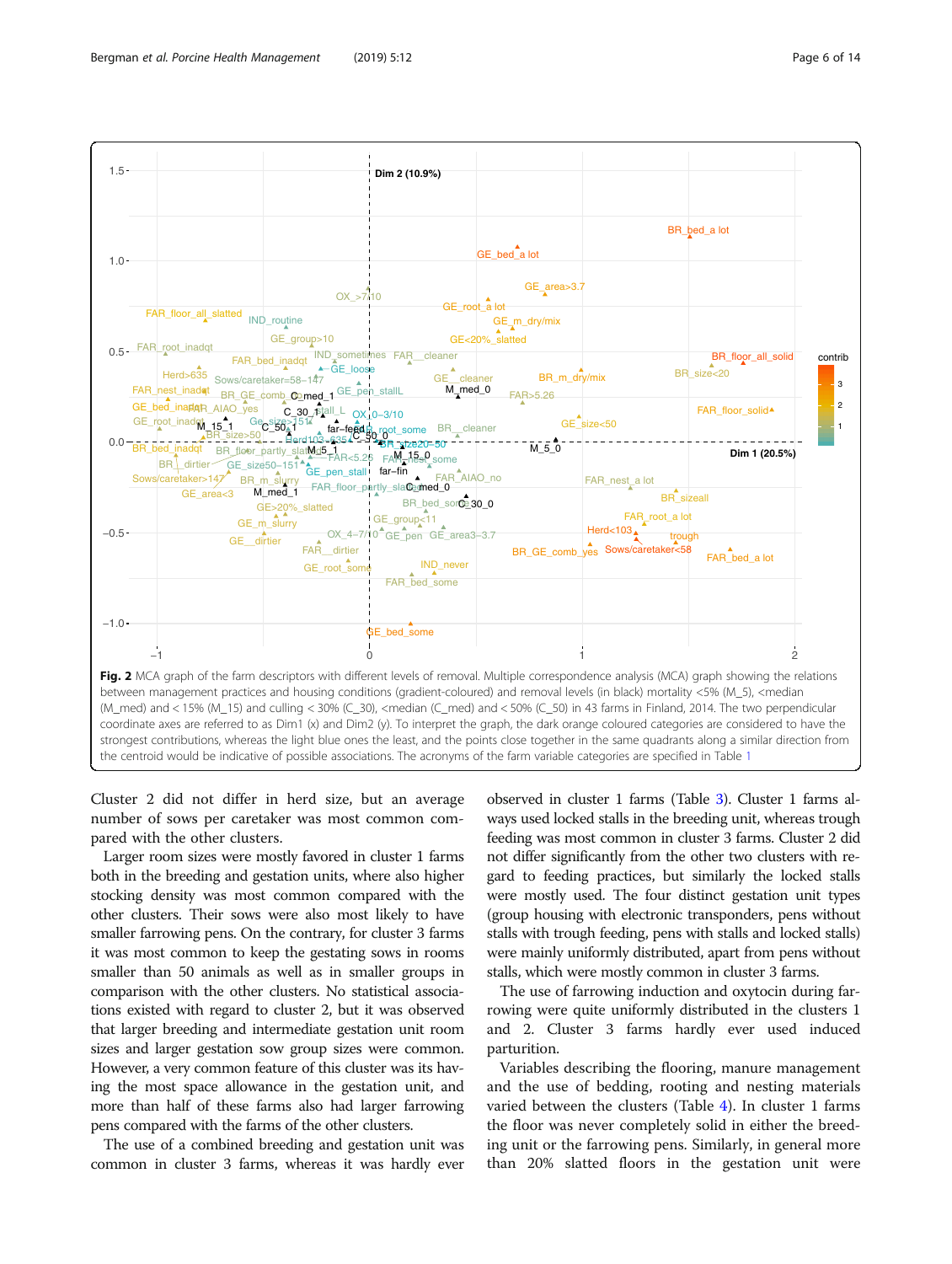<span id="page-6-0"></span>

commonly observed, and manure was mostly managed as slurry in these farms. An inadequate amount of bedding material predominated in the breeding and gestation units as well as farrowing pens compared with the other two clusters. In addition, dirty pens were more likely to be observed in the cluster 1 breeding and gestation units than in the other clusters.

A solid floor in the gestation unit characterized cluster 2 farms and manure was most often managed as dry. Furthermore, these farms were the most frequent users of a lot of bedding material in the breeding and gestation units, where the most frequent use of a lot of rooting material was also observed. Cluster 2 gestation pens were hardly ever evaluated as dirty.

A completely solid floor in the breeding unit was most common in cluster 3 and was also most frequently observed in their farrowing pens. Cluster 3 farms seemed most active in providing at least some bedding, a lot of rooting and a lot of nesting materials in the farrowing pens in comparison with the cluster 1 and 2 farms.

# Removal figures

Significant variation in the exceedance of the different dichotomized culling (30%, median, 50%) and mortality (5%, median, 15%) cut-off levels of sow removal was found over the three clusters (Table [5\)](#page-10-0). Farms from cluster 1 most frequently had their culling levels above 30% and the median, and their mortality levels above all the investigated levels compared with clusters 2 and 3. The overall frequency of on-farm mortality above 15% was 18.6%. Altogether 87.5%

of the farms exceeding this level belonged to cluster 1 and 37.5% of the farms in cluster 1 represented this exceedance.

Across the clusters, cluster 2 farms were most likely to have their mortality levels both under the median and under 5%. On-farm mortality was below the 5% cut-off in 16.3% of the farms. Altogether 57.1% of these farms belonged to cluster 2 and 40.0% of the cluster 2 farms remained below the 5% mortality level.

Cluster 3 farms differed from the other farms in having their culling levels most often both under 30% and the median. The overall frequency of culling below the level of 30% was 32.6%. Altogether 50% of these farms belonged to cluster 3 and 66.7% of cluster 3 farms had their culling levels below 30%.

Across the 43 herds, the average overall sow removal percentage was 47.7% (95% CI 43.3–52.2). The average proportion of sows sent to slaughter was 38.0% (95% CI 34.1–42.0) and the median was 35.0%. On average, 9.7% (95% CI 7.9–11.5) of the sows died on-farm and the median mortality was 8.3%. The annual culling and mortality percentages in different herds ranged from 14.0 to 80.0 and from 0.0 to 26.8, respectively.

Figure [4](#page-10-0) illustrates the removal percentage comparisons for each cluster. In cluster 1 the average culling percentage was 42.3% (95% CI 36.7–47.8) and mortality percentage was 11.6% (95% CI 8.9–14.3). In cluster 2 the average culling and mortality percentages were 38.3% (95% CI 30.8– 45.8) and 6.1% (95% CI 3.3–8.9), respectively. An average culling percentage of 26.3% (95% CI 21.5–31.2) was calculated for cluster 3, whereas its average mortality percentage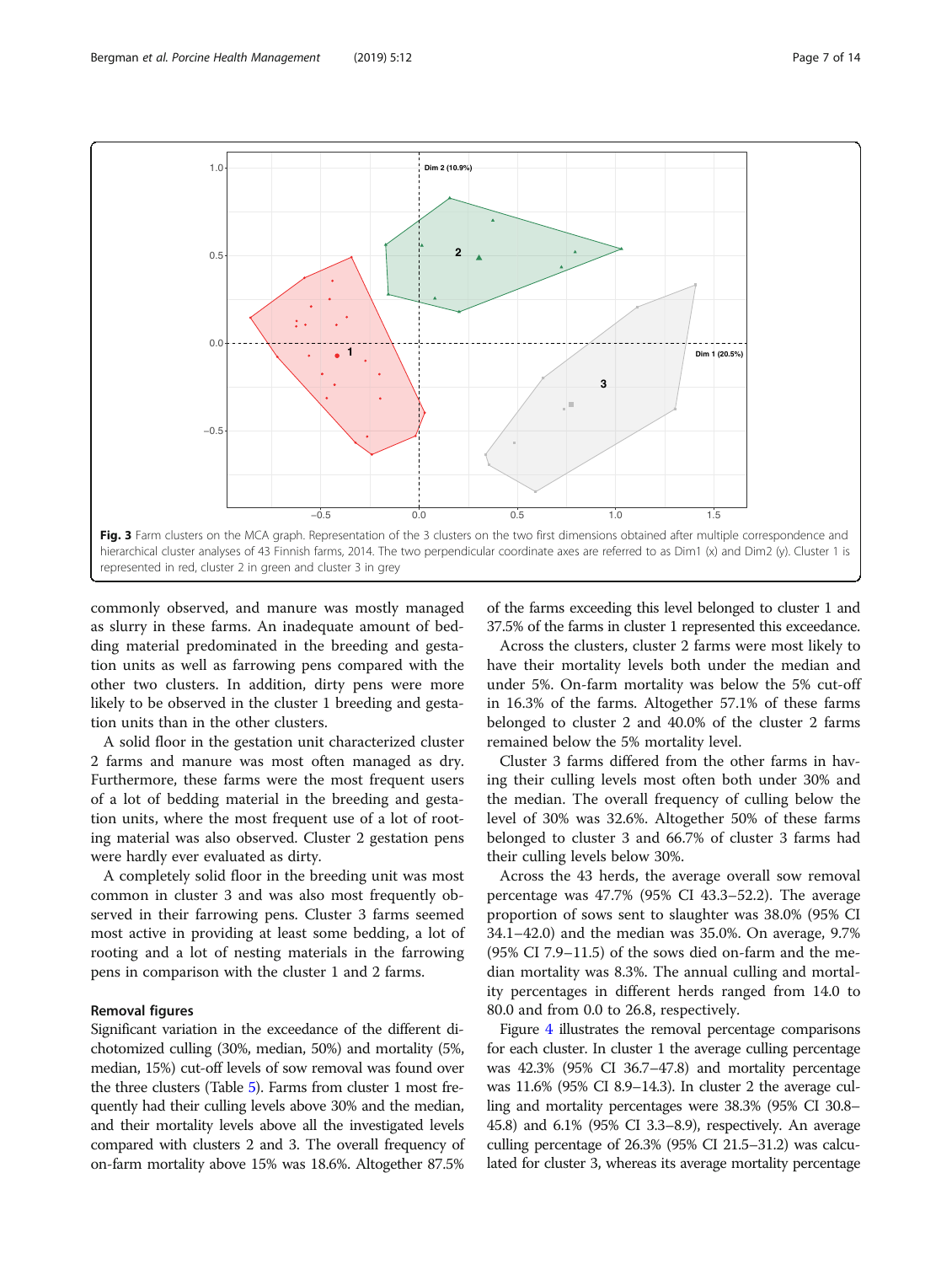#### <span id="page-7-0"></span>Table 2 Basic farm characteristics among the 3 farm clusters

|                                              | Cluster        |              |               | Total     |
|----------------------------------------------|----------------|--------------|---------------|-----------|
|                                              | $1(n=24)$      | $2(n=10)$    | $3(n=9)$      | $n = 43$  |
| Variable                                     | n (%)          | n(%)         | n(%)          | n(%)      |
| Farm type = farrow to feeder                 | 13 (54.2)      | 5(50.0)      | 4(44.4)       | 22 (51.2) |
| Herd size (number of sows)                   |                |              |               |           |
| < 103                                        | $1(4.2)$ **    | 2(20.0)      | $8(88.9)$ **  | 11(25.6)  |
| 103-635                                      | 13 (54.2)      | 7(70.0)      | $1(11.1)^*$   | 21 (48.8) |
| >635                                         | $10(41.7)$ **  | 1(10.0)      | $0(0.0)$ *    | 11(25.6)  |
| Number of sows per caretaker                 |                |              |               |           |
| $<$ 58                                       | $1(4.2)$ **    | 2(20.0)      | $9(100.0)$ ** | 12 (27.9) |
| $58 - 147$                                   | 12 (50.0)      | $8(80.0)*$   | $0(0.0)$ **   | 20 (46.5) |
| >147                                         | 11 $(45.8)$ ** | $0(0.0)$ *   | $0(0.0)$ *    | 11(25.6)  |
| Breeding unit room size (number of sows)     |                |              |               |           |
| $<$ 20                                       | 0(0.0)         | 1(10.0)      | 2(22.2)       | 3(7.0)    |
| $20 - 50$                                    | 7(29.2)        | 3(30.0)      | 1(11.1)       | 11(25.6)  |
| >50                                          | 17 (70.8)*     | 5(50.0)      | $2(22.2)$ *   | 24 (55.8) |
| all sows in the same room                    | $0(0.0)$ *     | 1(10.0)      | 4 $(44.4)$ ** | 5(11.6)   |
| Gestation unit room size (number of sows)    |                |              |               |           |
| < 50                                         | $2(8.3)$ *     | 3(30.0)      | $6(66.7)$ **  | 11(25.6)  |
| $50 - 151$                                   | 13 (54.2)      | 6(60.0)      | 2(22.2)       | 21 (48.8) |
| >151                                         | $9(37.5)*$     | 1(10.0)      | 1(11.1)       | 11(25.6)  |
| Gestation unit group size $\geq$ 11 sows     | 12(50.0)       | 7(70.0)      | $1(11.1)^*$   | 20(46.5)  |
| Gestation unit floor space per sow $(m2)$    |                |              |               |           |
| $<$ 3                                        | 18 (75.0)**    | $0(0.0)$ **  | 2(22.2)       | 20 (46.5) |
| $3 - 3.7$                                    | 5(20.8)        | 3(30.0)      | 4(44.4)       | 12 (27.9) |
| >3.7                                         | $1(4.2)$ **    | $7(70.0)$ ** | 3(33.3)       | 11(25.6)  |
| Farrowing pen size $\geq$ 5.26m <sup>2</sup> | $2(8.3)$ **    | $6(60.0)*$   | 4(44.4)       | 12 (27.9) |

Categories that are statistically significantly over-represented (bold) or under-represented in the cluster than in the overall frequency are specified as  $*(p < 0.05)$ and \*\*  $(p < 0.01)$  $(p < 0.01)$  $(p < 0.01)$ . Table 1 presents detailed variable information

was 8.7% (95% 4.9–12.4). Cluster 3 had a statistically significantly lower culling percentage compared with clusters 1 and 2, whereas cluster 2 had lower mortality compared with cluster 1.

# **Discussion**

# General remarks

To the best of our knowledge, the present study is the first one showing clusters of piglet producing farms with contrasting patterns of management practices and housing, investigating them with special emphasis on sow removal and demonstrating associations between farm typologies, culling and mortality. Although focused on Finnish production, we expect the approach to be beneficial to other pork producing countries.

## Removal figures

The findings of this study showing great variation among farms are in line with scientific literature, but in interpreting the values the reader must be meticulous as the means of defining, calculating and reporting removal differ between studies [\[6](#page-12-0), [9,](#page-12-0) [10](#page-12-0), [38](#page-13-0)–[40](#page-13-0)]. For comparison and monitoring purposes a contextualization within and between countries is needed [[38](#page-13-0)].

We quantified the magnitude of sow culling and mortality (animals euthanized or found dead) based on regular, mandatory recordings. These centralized animal register databases should be continuously checked by competent authorities [\[29\]](#page-12-0). We also used a more precise approach to average the herd animal inventory at monthly intervals over the year as is suggested to improve the quality and clarity of reporting removal [\[38](#page-13-0)]. Thus, we believe that our estimates have medium to high validity and reliability. We show that animal registration data can be utilized for other purposes than those for which they are originally being collected, i.e. for benchmarking removal levels at the herd and national levels and to set future goals. Further research is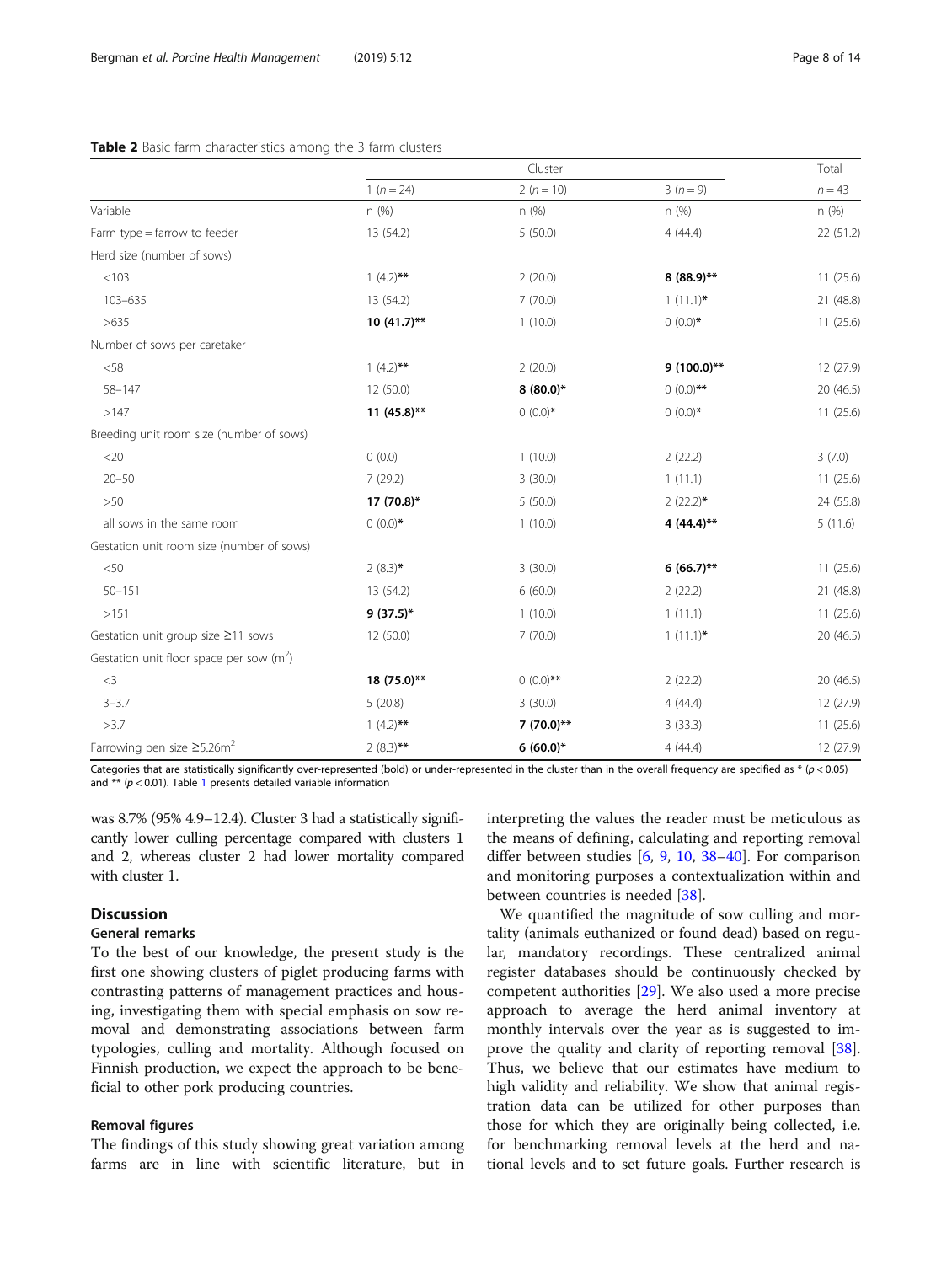<span id="page-8-0"></span>

| Table 3 Farm structure, farrowing related medication and farrowing unit all-in-all-out practice among the 3 farm clusters |  |  |  |
|---------------------------------------------------------------------------------------------------------------------------|--|--|--|
|                                                                                                                           |  |  |  |

|                                               |              | Cluster     |              |           |
|-----------------------------------------------|--------------|-------------|--------------|-----------|
|                                               | $1(n=24)$    | $2(n = 10)$ | $3(n=9)$     | $n = 43$  |
| Variable                                      | n(%)         | n(%)        | n(%)         | n(%)      |
| Combined breeding and gestation units $=$ yes | $2(8.3)$ **  | 3(30.0)     | $7(77.8)**$  | 12 (27.9) |
| Breeding unit feeder type                     |              |             |              |           |
| locked stall                                  | 24 (100.0)** | 9(90.0)     | $3(33.3)$ ** | 36 (83.7) |
| trough                                        | $(0.0)$ **   | 1(10.0)     | $6(66.7)$ ** | 7(16.3)   |
| Gestation unit pen design                     |              |             |              |           |
| group housing with electronic transponders    | 1(4.2)       | 1(10.0)     | 1(11.1)      | 3(7.0)    |
| pens without stalls                           | 9(37.5)      | $1(10.0)^*$ | $6(66.7)^*$  | 16 (37.2) |
| pen with stalls                               | 2(8.3)       | 1(10.0)     | 0(0.0)       | 3(7.0)    |
| pen with locked stalls                        | 12 (50.0)    | 7(70.0)     | 2(22.2)      | 21 (48.8) |
| Farrowing induction                           |              |             |              |           |
| never                                         | 8(33.3)      | 2(20.0)     | $7(77.8)$ *  | 17 (39.5) |
| sometimes                                     | 13 (54.2)    | 7(70.0)     | $2(22.2)$ *  | 22 (51.2) |
| always                                        | 3(12.5)      | 1(10.0)     | 0(0.0)       | 4(9.3)    |
| Use of oxytocin during farrowing              |              |             |              |           |
| 0-3/10 farrowings                             | 10(41.7)     | 2(20.0)     | 5(55.6)      | 17 (40.0) |
| 4-7/10 farrowings                             | 10(41.7)     | 4(40.0)     | 4(44.4)      | 18 (41.9) |
| > 7/10 farrowings                             | 4(16.7)      | 4(40.0)     | 0(0.0)       | 8(18.6)   |
| Farrowing unit all-in-all-out practice = yes  | $14(58.3)*$  | 3(30.0)     | $1(11.1)^*$  | 18 (41.9) |

Categories that are statistically significantly over-represented (bold) or under-represented in the cluster than in the overall frequency are specified as  $*(p < 0.05)$ and  $**$  ( $p < 0.01$  $p < 0.01$ ). Table 1 presents detailed variable information

needed to assess the suitability and availability of these data also for multidimensional animal welfare monitoring purposes [[41,](#page-13-0) [42\]](#page-13-0).

In this study, the percentage for sows leaving the herds remained under 50% in 60% of the farms, whereas approximately one in three farms had the removal percentage under the level of 40%. Our results are in concordance with other studies reporting annual replacement rates verging upon 50% [[6](#page-12-0), [43,](#page-13-0) [44\]](#page-13-0). Nevertheless, the goals for replacement levels under emerging production constrains, environmental sustainability and animal welfare objectives need to be reconsidered [[19](#page-12-0)].

The average and median mortality percentages were relatively high, 9.7% (95% 7.9–11.9) and 8.3%, respectively. Only a minority of the farms fell below the 5% cut-off level and exceedance of the 15% cut-off level was also observed. Current sow mortality in different countries has not been reported widely. Three-month mortality rates between Danish herds ranged from 0 to 8% for gestating and from 0 to 25% for lactating sows in one study [\[10\]](#page-12-0), whereas another reported an average mortality of 12.7% ranging from 5.2 to 34.4% between herds in Denmark [[39](#page-13-0)]. Annual mortality in a selected sample of Swedish herds was 5.2% for sows being euthanized and 2.1% for the ones found dead  $[6]$  $[6]$ . Japanese studies have reported mortality rates of 3.9 and 8.9% [[40,](#page-13-0) [45](#page-13-0)].

We were able to retrieve removal estimates for only 12 months. In order to improve the monitoring of national trends in culling and on-farm mortality and to identify farms with long-standing elevated figures it would be advisable to collect long-term data on a continuous basis. In addition, farmers should be encouraged to separately record the destination for all sows (slaughter, euthanasia, sudden death) with one or more reasons to identify and control farm specific causes and predisposing factors for suboptimal removal [[38\]](#page-13-0).

# Clusters

#### Cluster 1

Cluster 1 included larger farms with larger room sizes, less space allowance and more sows per caretaker compared with the other clusters. Their sows were placed in locked stalls after weaning, all-in-all-out was practiced in the farrowing unit and hardly any materials were provided for the sows, which were housed mainly in dirtier pens. These features are more indicative of a semi-intensive or intensive-kind of farming compared with the other farms. Most of the cluster 1 farms exceeded the investigated cut-off levels for culling and mortality and this cluster showed the highest culling percentages across the clusters. Almost one in three farms in this cluster had the on-farm mortality above 15%.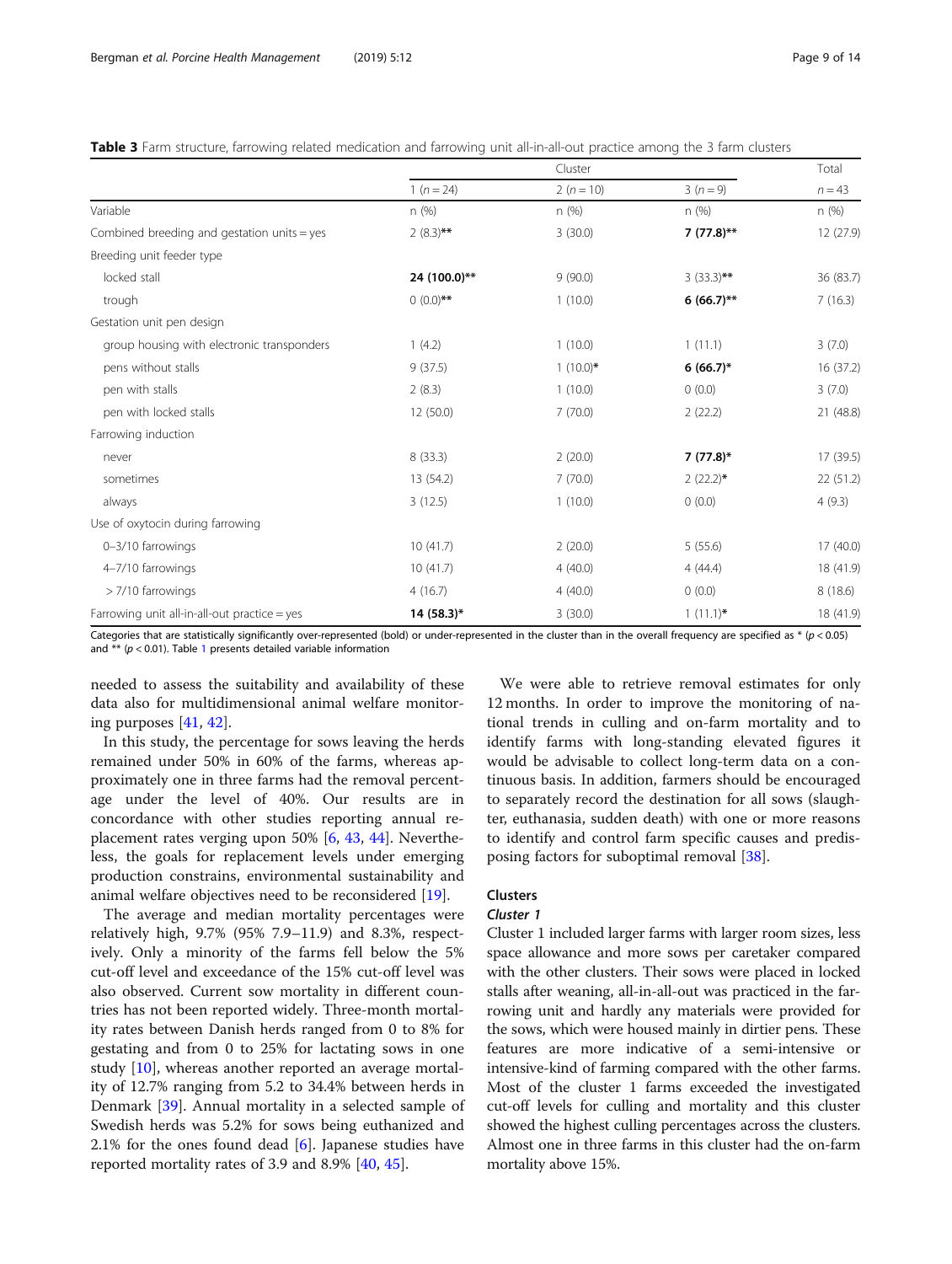#### <span id="page-9-0"></span>Table 4 Flooring, manure management, use of enrichment materials and pen dirtiness among the 3 farm clusters

|                                                      | Cluster       |              |              | Total     |
|------------------------------------------------------|---------------|--------------|--------------|-----------|
|                                                      | $1 (n = 24)$  | $2(n = 10)$  | $3(n=9)$     | $n = 43$  |
| Variable                                             | n (%)         | n (%)        | n (%)        | n(%)      |
| Breeding unit proportion of solid floor = all solid  | $0(0.0)$ **   | 3(30.0)      | 4 $(44.4)^*$ | 7(16.3)   |
| Gestation unit proportion of solid floor ≥80%        | 4 $(16.7)$ ** | $9(90.0)$ ** | 4(44.4)      | 16 (37.2) |
| Farrowing unit proportion of solid floor             |               |              |              |           |
| fully slatted                                        | $9(37.5)$ *   | 2(20.0)      | $0(0.0)$ *   | 11(25.6)  |
| partly slatted                                       | 15 (62.5)     | 7(70.0)      | 6(66.7)      | 28 (65.1) |
| all solid                                            | $0(0.0)$ *    | 1(10.0)      | $3(33.3)*$   | 4(9.3)    |
| Breeding unit manure management = dry or combination | $3(12.5)$ **  | 5(50.0)      | 5(55.6)      | 13 (30.2) |
| Gestation unit manure management = slurry            | 21 (87.5)**   | $1(10.0)$ ** | 4(44.4)      | 26 (60.5) |
| Breeding unit amount of bedding material             |               |              |              |           |
| a lot                                                | $0(0.0)$ **   | 4 $(40.0)$ * | 2(22.2)      | 6(14.0)   |
| some                                                 | 8(33.3)       | 4(40.0)      | $7(77.8)$ *  | 19 (44.2) |
| inadequate                                           | $16(66.7)$ ** | 2(20.0)      | $0(0.0)$ **  | 18 (41.9) |
| Gestation unit amount of bedding material            |               |              |              |           |
| a lot                                                | $1(4.2)$ **   | 10 (100.0)** | 2(22.2)      | 13 (30.2) |
| some                                                 | 10(41.7)      | $0(0.0)$ **  | $7(77.8)$ *  | 17 (40.0) |
| inadequate                                           | 13 (54.2)**   | $0(0.0)$ *   | $0(0.0)$ *   | 13 (30.2) |
| Farrowing unit amount of bedding material            |               |              |              |           |
| a lot                                                | $0(0.0)*$     | 0(0.0)       | $5(55.6)$ ** | 5(11.6)   |
| some                                                 | 6(25.0)       | 2(20.0)      | 3(33.3)      | 11(25.6)  |
| inadequate                                           | 18 (75.0)*    | 8(80.0)      | $1(11.1)$ ** | 27 (62.8) |
| Gestation unit amount of rooting material            |               |              |              |           |
| a lot                                                | $3(12.5)$ **  | 10 (100.0)** | 3(33.3)      | 16 (37.2) |
| some                                                 | 14 (58.3)     | $0(0.0)$ **  | 6(66.7)      | 20 (46.5) |
| inadequate                                           | $7(29.2)$ *   | 0(0.0)       | 0(0.0)       | 7(16.3)   |
| Farrowing unit amount of rooting material            |               |              |              |           |
| a lot                                                | $1(4.2)$ *    | 0(0.0)       | $5(55.6)$ ** | 6(14.0)   |
| some                                                 | 18 (75.0)     | 10 (100.0)*  | 4 $(44.4)^*$ | 32 (74.4) |
| inadequate                                           | $5(20.8)$ *   | 0(0.0)       | 0(0.0)       | 5(11.6)   |
| Farrowing unit amount of nesting material            |               |              |              |           |
| a lot                                                | $0(0.0)$ *    | 1(10.0)      | $3(33.3)*$   | 4(9.3)    |
| some                                                 | 11(45.8)      | 7(70.0)      | 6(66.7)      | 24 (55.8) |
| inadequate                                           | 13 (54.2)**   | 2(20.0)      | $0(0.0)$ *   | 15 (34.9) |
| Breeding unit pen dirtiness = dirty                  | 14 (58.3)*    | 3(30.0)      | $1(11.1)^*$  | 18 (41.9) |
| Gestation unit pen dirtiness = dirty                 | 16 (66.7)**   | $1(10.0)^*$  | 2(22.2)      | 19 (44.2) |
| Farrowing unit pen dirtiness = dirty                 | 13 (54.2)     | 2(20.0)      | 4(44.4)      | 19 (44.2) |

Categories that are statistically significantly over-represented (bold) or under-represented in the cluster than in the overall frequency are specified as  $*(p < 0.05)$ and  $**$  ( $p < 0.01$  $p < 0.01$ ). Table 1 presents detailed variable information

Some, rather old studies have related increased sow removal with increasing herd size [[44](#page-13-0), [46](#page-13-0)]. D'allaire et al. discussed though that the differences likely were not based on the herd size alone but were also influenced by general management and culling criteria [[44](#page-13-0)]. In a Danish study, a herd size exceeding 100 sows had triple the mortality compared with farms with fewer than 50 sows [[47\]](#page-13-0). On the contrary, Japanese results linked an increased mortality risk to smaller herds. The authors speculated that the production systems, herd health and sow care programs in the small herds may not have been adequately developed [\[40](#page-13-0)].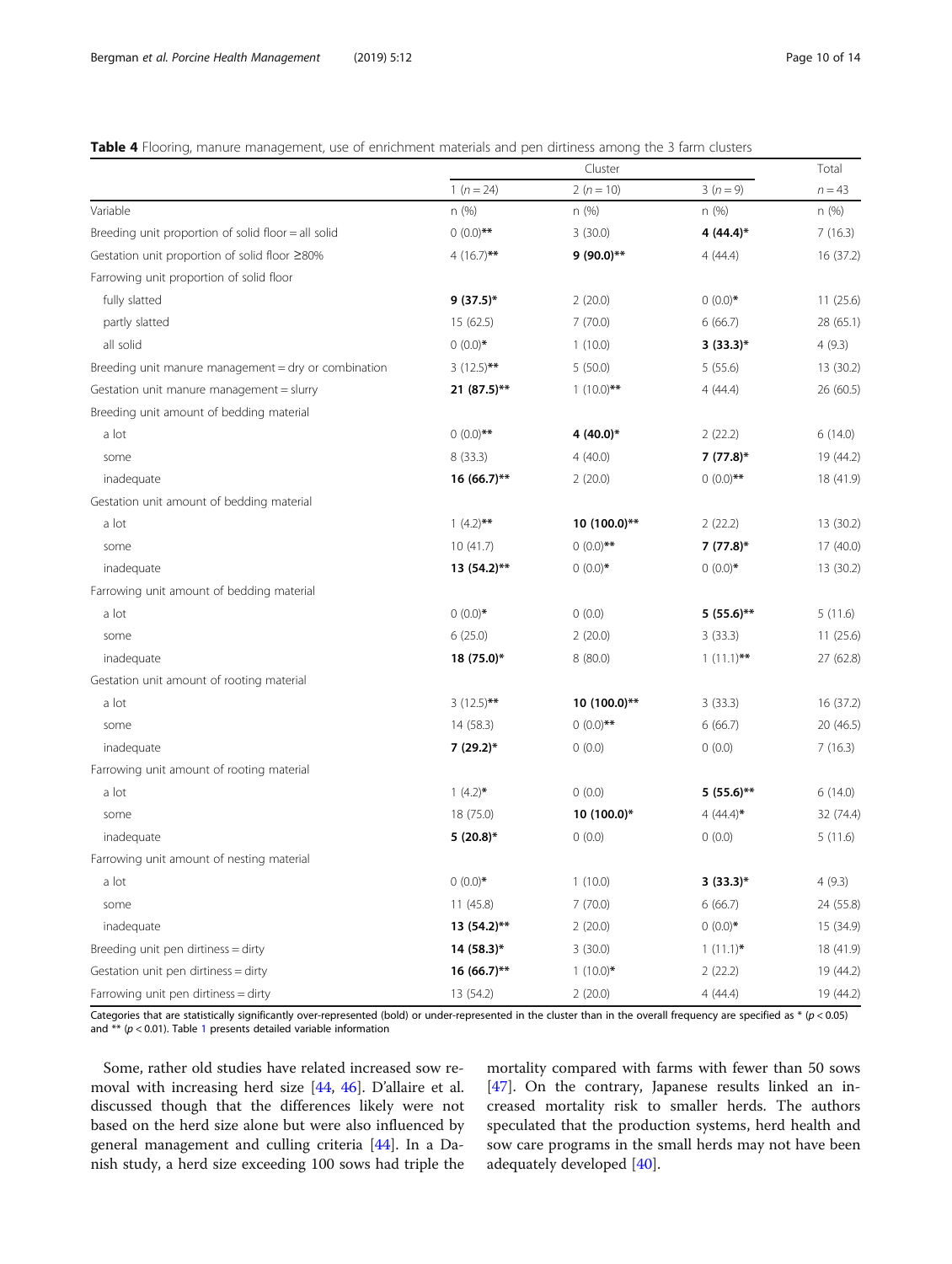<span id="page-10-0"></span>Table 5 Sow removal patterns based on different cut-off levels among the 3 farm clusters

|                      | Cluster        |             | Total       |           |
|----------------------|----------------|-------------|-------------|-----------|
|                      | 1 ( $n = 24$ ) | $2(n = 10)$ | $3(n=9)$    | $n = 43$  |
| Variable             | n(%)           | n (%)       | n(%)        | n (%)     |
| Culling $>30\%$      | 19 (79.2)*     | 8(80.0)     | $2(33.3)$ * | 29 (67.4) |
| Culling $>$ median   | $15(62.5)^*$   | 5(50.0)     | $1(11.1)^*$ | 21 (48.8) |
| Culling $> 50\%$     | 4(16.6)        | 1(10.0)     | 0(0.0)      | 5(11.6)   |
| Mortality $> 5\%$    | 23 (95.8)*     | $6(60.0)*$  | 7(77.7)     | 36 (83.7) |
| Mortality $>$ median | 16 (66.7)*     | $2(20.0)$ * | 4(44.4)     | 22(51.2)  |
| Mortality $> 15%$    | $7(29.2)^*$    | 0(0.0)      | 1(11.1)     | 8(18.6)   |

Categories that are statistically significantly over-represented (bold) or underrepresented in the cluster than in the overall frequency are specified as  $*$  ( $p$  < 0.05) and \*\* ( $p < 0.01$ )

Locomotory disorders including claw, leg and feet problems are multifactorial in nature and very common [[48](#page-13-0)]. They occur across all management systems, contribute to economic losses in all stages of production and are reported to be one of the main removal reasons and cause of on-farm deaths and euthanasia [[6](#page-12-0), [48,](#page-13-0) [49\]](#page-13-0). Four previously identified risk factors for locomotor disorders were found to be non-uniformly distributed between the clusters: increasing amount of slatted floor [\[44](#page-13-0), [50](#page-13-0), [51\]](#page-13-0), poorer floor hygiene [\[11\]](#page-12-0), less space per animal and more sows per caretaker [[11](#page-12-0)] were all over-represented in cluster 1 also showing the highest levels of removal. The interpretation of this association should be considered with care, since no data on specific removal reasons were available. However, these findings can serve as a useful reference for future studies investigating housing and management features - separately and synergistically - to ensure locomotory soundness and prevent unplanned removal. [[13,](#page-12-0) [52\]](#page-13-0).

Moreover, a partially slatted floor combined with inadequate quality and hygiene predisposes sows not only to leg and foot injuries and possible subsequent inflammatory processes, but also to bruises and contusions in other parts of the body, which in turn may lead to premature removal [\[6](#page-12-0)]. Limited space has been reported to restrict the freedom of movement and may also promote body lesions, especially together with bad flooring conditions [[20](#page-12-0)]. Thus, sows in cluster 1 farms being more at risk of locomotory problems may also be more likely to suffer from traumatic injuries. However, even though the frequency of injuries according to the farmer was recorded in the current study, the variable did not prove to be significant enough to characterize the farms and was thus rejected in the course of MCA graph development.

# Cluster 2

Cluster 2 farms were mainly intermediate in size and had an average number of sows per caretaker too. Their pregnant group-housed sows most commonly had more space than farms in the other clusters. Furthermore, compared with the other two clusters (1 and 3), the pens were cleaner, and the sows had the possibility of physical separation during feeding due to the frequent use of

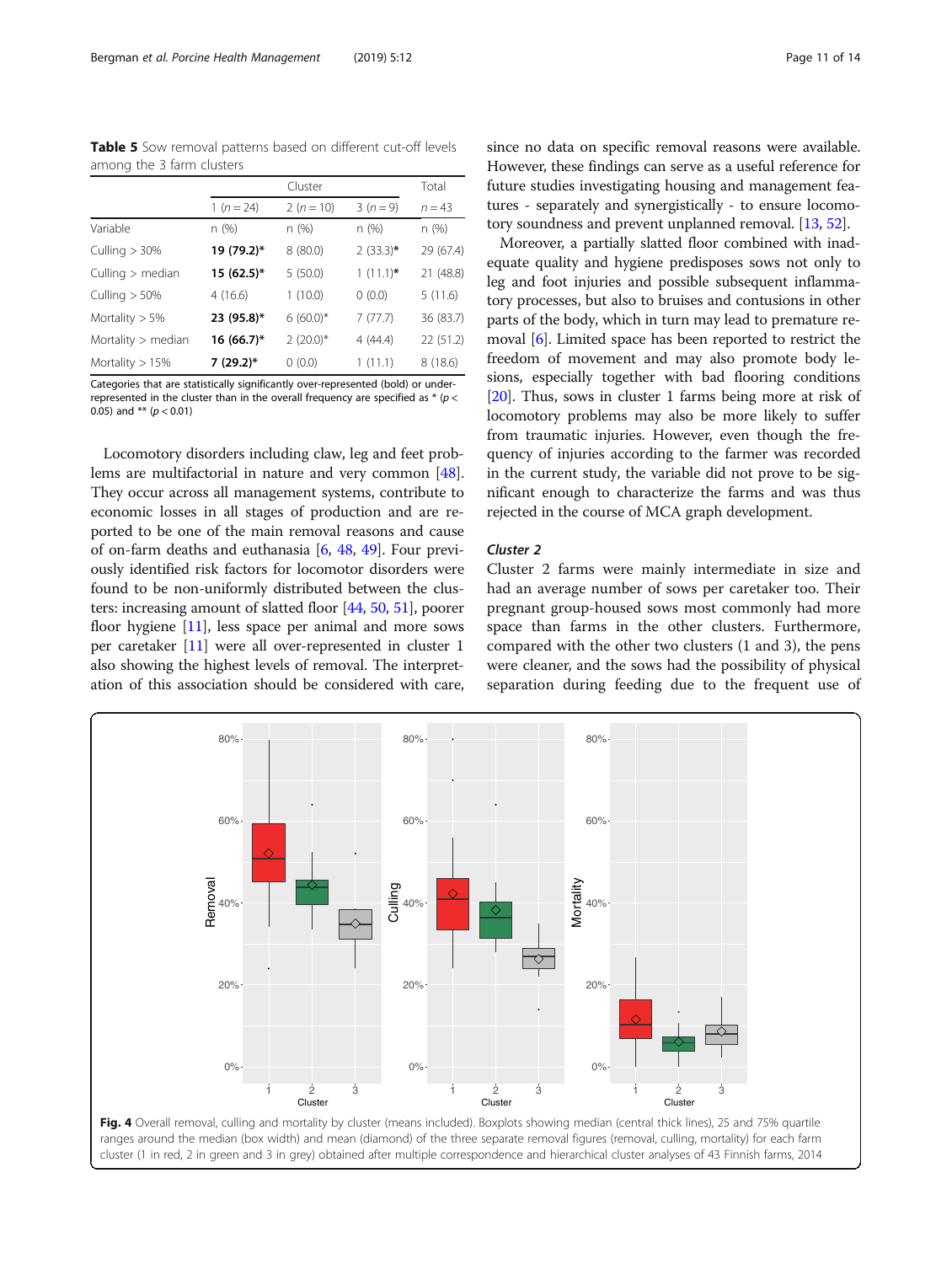locked stalls. For culling this cluster represented average farms both when using cut-off levels and percentages. Regarding mortality this cluster differed significantly in all aspects from the other farms. Most of the cluster 2 farms had their mortality levels below the investigated cut-offs. Two in five farms succeeded in keeping mortality below 5% and none exceeded the level of 15%. This cluster also showed the lowest overall mortality percentage compared with the other clusters (Fig. [4\)](#page-10-0).

In comparison with the other clusters, cluster 2 farms used improved facilities especially in the gestation unit, including more floor area and a plentiful use of bedding and rooting materials, both known to be important for sow welfare and common as environmental-based indicators thereof [\[7](#page-12-0), [20](#page-12-0), [53,](#page-13-0) [54](#page-13-0)]. The housing system is a very important prerequisite of animal welfare, but management is the factor determining the outcome on a given farm. Scientific animal welfare assessment often combines environmental and animal-based information [[53,](#page-13-0) [55](#page-13-0)]. Mortality is considered an important animalbased welfare indicator [[17,](#page-12-0) [25](#page-12-0)]. Furthermore, features known to improve the quality of life of animals through enabling them to show natural behaviour with satisfactorily proven herd health status would enhance sociocultural acceptance [\[23](#page-12-0), [25,](#page-12-0) [56](#page-13-0)]. Thus, the present cluster with the lowest mortality can be considered as representing farms with a higher level of animal welfare in comparison with the other clusters.

#### Cluster 3

In comparison with the other clusters, smaller herd, group and room sizes and less sows per caretaker, rare use of all-in-all-out practice in the farrowing unit and very rare use of farrowing induction were all typical characteristics of cluster 3 farms and indicative of a rather non-intensive production. Further, these farms had implemented supplementary welfare-friendly initiatives such as provision of bedding, rooting and nesting materials, which facilitate natural behavioural needs such as foraging, rooting and nest building in each of the sow's production stage [[20](#page-12-0), [57\]](#page-13-0). Most of the cluster 3 farms had their culling levels under 30% and only one exceeded the sample median. This cluster also differed significantly from the other clusters with regard to culling percentage. Furthermore, more than half of the farms in this cluster had their mortality levels under the overall sample median and only one exceeded the 15% cut-off level for on-farm mortality.

Faust et al. demonstrated that systems with the lowest commercial replacement rates are the most profitable [[58\]](#page-13-0). Productivity in a stable pig herd with maintained optimal herd structure and limited number of first parity females is likely to result in a better overall economic status of the herd. Recently, Niemi et al. showed that from an economic point of view a healthy sow should stay in the herd until her 6th through 10th parity [\[16](#page-12-0)]. On the other hand, a low sow turnover may lead to economic inefficiency partly due to slow improvement of genetic quality. An in-depth profitability analysis would require the present analysis to be supplemented with herd parity profiles as well as measures of sow performance and farm economic efficiency.

#### Limitations

This study relied on interviewee-reported information and secondary data collected for other purposes. In order to decrease the level of potential response bias, additional data were collected by observing the housing facilities. Another source of bias is related to the sampling as the study was volunteer-based. We could only quantify the differences between the volunteers and the population with regard to herd size. Despite these limitations we captured a diversity of farms in terms of management practices, housing conditions and removal patterns, and the methodological approach using MCA and HCA proved useful for profiling the sample farms and associating them with removal patterns. Generalizable causal relationships are not to be inferred from the findings of this observational study.

# Conclusions

Our study highlights important aspects of the complex structure of farms with various plausible interactions and we show that standard recommendations with regard to suboptimal removal applicable to all are not feasible. This study captures the diversity of Finnish sow farms and provides a baseline assessment of their practices and facilities. Our results support the notion that farm typologies are associated with sow culling and mortality. In summary, the control of suboptimal sow removal cannot be based on single improvements only, because of other limitations within the individual farm resources. This study also provides a register-based baseline for sow culling and mortality that can be used to set goals and for monitoring purposes.

#### Acknowledgements

We acknowledge the cooperation with Suomen Sikayrittäjät and thank its chairperson Martin Ylikännö for assistance. We are also very grateful to the pig producers and farm employees for participation. Special thanks go to all developers of the open source statistical software R, RStudio and its packages which were used in this study.

#### Funding

This work was supported by the Ministry of Agriculture and Forestry in Finland (Dnro 1807/312/2012). The project also received funding from the Finnish Slaughterhouse Industry: Atria, HK Scan and Snellman). PB was kindly financially supported by grants from the Finnish Veterinary Foundation, Finnish Foundation for Veterinary Research and the foundation of Oiva Kuusisto.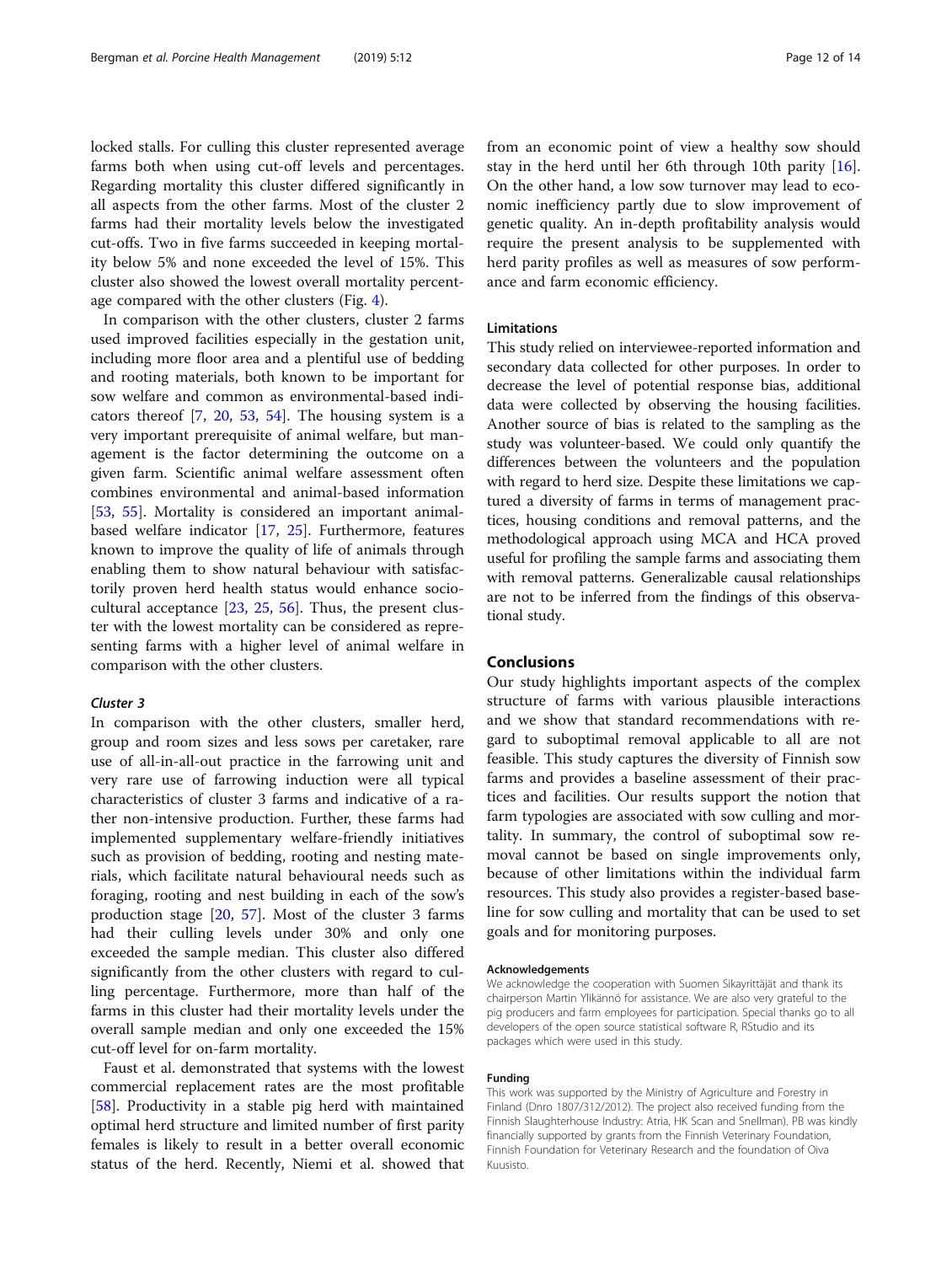#### <span id="page-12-0"></span>Availability of data and materials

The data sets in this study are not publicly available due to protection of privacy and farm details of the participants. The farm managers have agreed to provide data only to be used in the project of sow longevity at the University of Helsinki by a particular research group.

#### Authors' contributions

PB was the main party responsible for this study. She contributed to all parts of the study and, especially, did the farm visits, processed and edited the management, housing and the National Swine Registry data, undertook data analysis, prepared the figures and initial drafting of the article, and contributed in outlining the research focus and the idea of the article. MH, PB, A-MV, OP and AV participated in the original planning of the study. MH was responsible for project management and acquisition of funding. CM participated in the preliminary phase of data analysis. All co-authors critically revised and improved the manuscript. All authors have read and approved the final manuscript.

#### Ethics approval and consent to participate

The experiment was approved by the Southern Finland regional state administrative agency (ESAVI/8511/04.10.07/2013). A signed consent form was collected from the farmers prior to starting the study.

#### Consent for publication

Not applicable.

#### Competing interests

The authors declare that they have no competing interests.

#### Publisher's Note

Springer Nature remains neutral with regard to jurisdictional claims in published maps and institutional affiliations.

#### Author details

<sup>1</sup> Faculty of Veterinary Medicine, Department of Production Animal Medicine, University of Helsinki, Paroninkuja 20, 04920, Saarentaus, Helsinki, Finland. <sup>2</sup>Department of Production Animal Medicine, Faculty of Veterinary Medicine, Research Centre for Animal Welfare, P.O. Box 57, 00014 University of Helsinki, Saarentaus, Helsinki, Finland. <sup>3</sup> Faculty of Veterinary Medicine, Department of Veterinary Biosciences, University of Helsinki, P.O. Box 66, 00014 University of Helsinki, Saarentaus, Helsinki, Finland.

#### Received: 29 January 2019 Accepted: 13 May 2019 Published online: 29 May 2019

#### References

- 1. Gruhot TR, Calderón Díaz JA, Baas TJ, Stalder KJ. Using first and second parity number born alive information to estimate later reproductive performance in sows. Livest Sci. 2017;196:22–7.
- 2. Iida R, Piñeiro C, Koketsu Y. High lifetime and reproductive performance of sows on southern European Union commercial farms can be predicted by high numbers of pigs born alive in parity one. J Anim Sci. 2015;93:2501–8.
- 3. Iida R, Koketsu Y. Number of pigs born alive in parity 1 sows associated with lifetime performance and removal hazard in high- or low-performing herds in Japan. Prev Vet Med. 2015;121:108–14.
- 4. Nikkila MT, Stalder KJ, Mote BE, Rothschild MF, Gunsett FC, Johnson AK, Karriker LA, Boggess MV, Serenius TV. Genetic associations for gilt growth, compositional, and structural soundness traits with sow longevity and lifetime reproductive performance. J Anim Sci. 2013;91:1570–9.
- 5. Den Hartog LA, B.C. BG, Vermeer HM: Evaluation of housing systems for sows. J Anim Sci 1993, 71:1339–1344.
- 6. Engblom L, Lundeheim N, Dalin A-M, Andersson K. Sow removal in Swedish commercial herds. Livest Sci. 2007;106:76–86.
- 7. Spoolder HAM, Geudeke MJ, der Peet-Schwering CMC V, Soede NM. Group housing of sows in early pregnancy: a review of success and risk factors. Livest Sci. 2009;125:1–14.
- Morris JR, Hurnik JF, Friendship RM, Evans NM. The effect of the Hurnik-Morris (HM) system on sow reproduction, attrition, and longevity. J Anim Sci. 1998;76:2759–62.
- Koketsu Y. Longevity and efficiency associated with age structures of female pigs and herd management in commercial breeding herds. J Anim Sci. 2007;85:1086–91.
- 10. Jensen TB, Toft N, Bonde MK, Kongsted AG, Kristensen AR, Sørensen JT. Herd and sow-related risk factors for mortality in sows in group-housed systems. Prev Vet Med. 2012;103:31–7.
- 11. Cador C, Pol F, Hamoniaux M, Dorenlor V, Eveno E, Guyomarc'h C, Rose N. Risk factors associated with leg disorders of gestating sows in different group-housing systems: a cross-sectional study in 108 farrow-to-finish farms in France. Prev Vet Med. 2014;116:102–10.
- 12. Gibon A, Sibbald AR, Flamant JC, Lhoste P, Revilla R, Rubino R, Sørensen JT. Livestock farming systems research in Europe and its potential contribution for managing towards sustainability in livestock farming. Livest Prod Sci. 1999;61:121–37.
- 13. Stalder KJ, Knauer M, Baas TJ, Rothschild MF, Mabry JW. Sow longevity. Pig News and Information. 2004;25:53N–74N.
- 14. Engblom L.: Culling and mortality among Swedish crossbred sows [dissertation]. Uppsala: Sveriges lantbruksuniversität, Acta Universitatis Agriculturae Sueciae (2008). p. 1652–6880, 7.
- 15. Jones JW, Antle JM, Basso B, Boote KJ, Conant RT, Foster I, Godfray HCJ, Herrero M, Howitt RE, Janssen S, et al. Toward a new generation of agricultural system data, models, and knowledge products: state of agricultural systems science. Agric Syst. 2017;155:269–88.
- 16. Niemi JK, Bergman P, Ovaska S, Sevón-Aimonen M-L, Heinonen M. Modeling the costs of postpartum dysgalactia syndrome and locomotory disorders on sow productivity and replacement. Front Vet Sci. 2017;4:181.
- 17. Welfare Quality®, 2009: Welfare Quality® assessment protocol for pigs (sows and piglets, growing and finishing pigs). Welfare Quality® consortium, Lelystad, The Netherlands.122 pp.
- 18. Welfare EPoAHa: Scientific opinion concerning a multifactorial approach on the use of animal and non-animal-based measures to assess the welfare of pigs. EFSA J 2014, 12.
- 19. Sustainable Development Goals [\[http://www.fao.org/sustainable](http://www.fao.org/sustainable-development-goals/en/)[development-goals/en/\]](http://www.fao.org/sustainable-development-goals/en/). Accessed 1 Jan 2019.
- 20. Authority EFS: Animal health and welfare aspects of different housing and husbandry systems for adult breeding boars, pregnant, farrowing sows and unweaned piglets - scientific opinion of the panel on animal health and welfare. EFSA J 2007, 5.
- 21. Butterworth A, Farm animal welfare C. Sustainable agriculture and farm animal welfare. London: DEFRA farm animal welfare committee; 2017.
- 22. Boogaard BK, Oosting SJ, Bock BB. Defining sustainability as a socio-cultural concept: citizen panels visiting dairy farms in the Netherlands. Livest Sci. 2008;117:24–33.
- 23. Boogaard BK, Boekhorst LJS, Oosting SJ, Sørensen JT. Socio-cultural sustainability of pig production: citizen perceptions in the Netherlands and Denmark. Livest Sci. 2011;140:189–200.
- 24. Kittawornrat A, Zimmerman JJ. Toward a better understanding of pig behavior and pig welfare. Animal Health Res Rev. 2011;12:25–32.
- 25. Fraser D, Weary DM, Pajor EA, Milligan BN. A scientific conception of animal welfare that reflects ethical concerns. Anim Welf. 1997;6:187–205.
- Pinillos RG, Appleby MC, Manteca X, Scott-Park F, Smith C, Velarde A. One welfare–a platform for improving human and animal welfare. Vet Rec. 2016; 179:412–3.
- 27. Butterworth A. Opinion on the links between the health and wellbeing of farmers and farm animal welfare. London: Defra: 2017.
- 28. Heinonen M, Bergman P, Fredriksson-Ahomaa M, Virtala A-M, Munsterhjelm C, Valros A, Oliviero C, Peltoniemi O, Hälli O. Sow mortality is associated with meat inspection findings. Livest Sci. 208:90–5.
- 29. Council Directive 2008/71/EC of 15 July 2008 on the identification and registration of pigs. In L 213/31 (Union TcotE ed.; 2008).
- 30. R Core Team (2018) R: A language and environment for statistical computing. Vienna, Austria. [https://www.R-project.org](https://www.r-project.org)
- 31. RSudio Team (2016) RStudio: integrated development environment for R. RStudio, Inc., Boston, MA. <http://www.rstudio.com/>
- 32. Lê S, Josse J, Husson F. FactoMineR: an R package for multivariate analysis. J Stat Softw. 2008;25:1–18.
- 33. Kassambara A, Mundt F: Factoextra: extract and visualize the results of multivariate data analyses. R package version 1.0. 4. 2017.
- 34. Husson F, Josse J, Pagès J: Principal component methods-hierarchical clustering-partitional clustering: why would we need to choose for